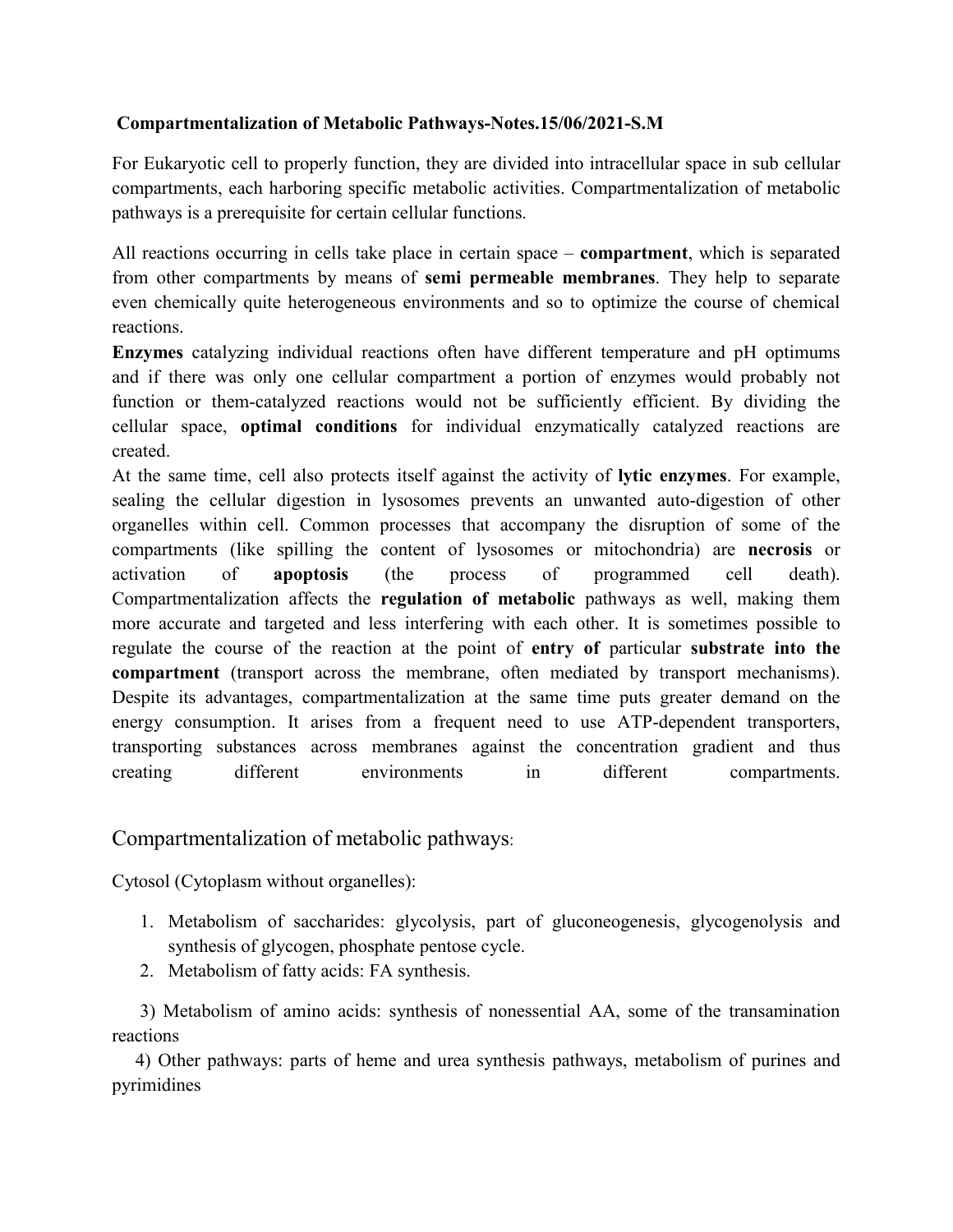Mitochondria:

1) Metabolism of saccharides: PDH, part of gluconeogenesis (conversion of pyruvate to OAA) 2) Metabolism of fatty acids: beta-oxidation of FA (Linen's spiral), synthesis (hepatocytes only) and degradation (extra hepatic tissues) of ketone bodies.



*Glycolysis.* This sequence of reactions in the cytosol converts one molecule of glucose into two molecules of pyruvate with the concomitant generation of two molecules each of ATP and NADH. The NAD<sup>+</sup> consumed in the reaction catalyzed by glyceraldehyde 3phosphate dehydrogenase must be regenerated for glycolysis to proceed. Under anaerobic conditions, as in highly active skeletal muscle, this regeneration is accomplished by the reduction of pyruvate to lactate. Alternatively, under aerobic conditions,  $NAD<sup>+</sup>$  is regenerated by the transfer of electrons from NADH to  $O_2$  through the electron-transport chain. Glycolysis serves two main purposes: it degrades glucose to generate ATP, and it provides carbon skeletons for biosyntheses.

*Phosphofructokinase, which catalyzes the committed step in glycolysis, is the most important control site*. ATP is both a substrate in the phosphoryl transfer reaction and a regulatory molecule. A high level of ATP inhibits phosphofructokinase—the regulatory sites are distinct from the substratebinding sites and have a lower affinity for the nucleotide. This inhibitory effect is enhanced by citrate and reversed by AMP. Thus, the rate of glycolysis depends on the need for ATP, as signaled by the ATP/AMP ratio, and on the availability of building blocks, as signaled by the level of citrate. *In liver, the most important regulator of phosphofructokinase activity is fructose 2,6-bisphosphate* (F-2,6- BP). Recall that the level of F-2,6-BP is determined by the activity of the kinase that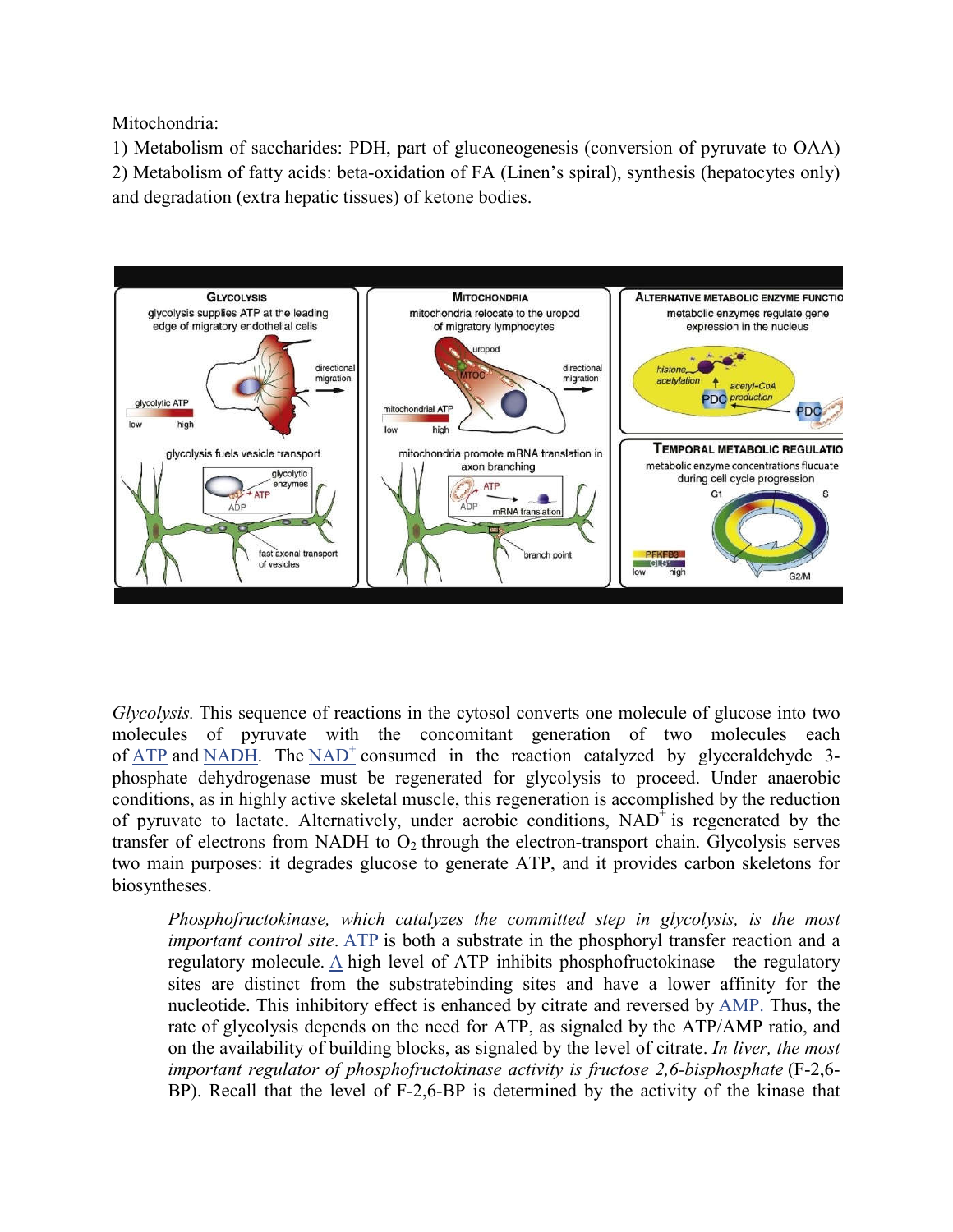forms it from fructose 6-phosphate and of the phosphatase that hydrolyzes the 2 phosphoryl group. When the blood-glucose level is low, a glucagon-triggered cascade leads to activation of the phosphatase and inhibition of the kinase in the liver. The level of F-2,6-BP declines and, consequently, so does phosphofructokinase activity. Hence, glycolysis is slowed, and the spared glucose is released into the blood for use by other tissues.

2.

*Citric acid cycle and oxidative phosphorylation.* The reactions of this common pathway for the oxidation of fuel molecules—carbohydrates, amino acids, and fatty acids—take place inside mitochondria. Most fuels enter the cycle as acetyl CoA. The complete oxidation of an acetyl unit by the citric acid cycle generates one molecule of GTP and four pairs of electrons in the form of three molecules of NADH and one molecule  $FADH<sub>2</sub>$ . These electrons are transferred to  $O<sub>2</sub>$  through the electron-transport chain, which results in the formation of a proton gradient that drives the synthesis of nine molecules of ATP. The electron donors are oxidized and recycled back to the citric acid cycle only if ADP is simultaneously phosphorylated to ATP. *This tight coupling, called respiratory control, ensures that the rate of the citric acid cycle matches the need for ATP.* An abundance of ATP also diminishes the activities of two enzymes in the cycle *isocitrate dehydrogenase* and *α-ketoglutarate dehydrogenase.* The citric acid cycle has an anabolic role as well. In concert with *pyruvate carboxylase,* the citric acid cycle provides intermediates for biosyntheses, such as succinyl CoA for the formation of porphyrins and citrate for the formation of fatty acids.

3.

*Pentose phosphate pathway.* This series of reactions, which takes place in the cytosol, consists of two stages. The first stage is the oxidative decarboxylation of glucose 6 phosphate. Its purpose is the production of NADPH for reductive biosyntheses and the formation of ribose 5-phosphate for the synthesis of nucleotides. Two molecules of NADPH are generated in the conversion of glucose 6-phosphate into ribose 5- phosphate. The dehydrogenation of glucose 6-phosphate is the committed step in this pathway. This reaction is controlled by the level of  $\text{NADP}^+$ , the electron acceptor.

The second stage of the pentose phosphate pathway is the nonoxidative, reversible metabolism of five-carbon phosphosugars into phosphorylated three-carbon and sixcarbon glycolytic intermediates. Thus, the nonoxidative branch can either introduce riboses into glycolysis for catabolism or generate riboses from glycolytic intermediates for biosyntheses.

4.

*Gluconeogenesis.* Glucose can be synthesized by the liver and kidneys from noncarbohydrate precursors such as lactate, glycerol, and amino acids. The major entry point of this pathway is pyruvate, which is carboxylated to oxaloacetate in mitochondria. Oxaloacetate is then metabolized in the cytosol to form phosphoenolpyruvate. The other distinctive means of gluconeogenesis are two hydrolytic steps that bypass the irreversible reactions of glycolysis. *Gluconeogenesis and glycolysis are usually reciprocally regulated so that one pathway is minimally active while the other is highly active.* For example, AMP inhibits and citrate activates fructose 1,6-bisphosphatase, an essential